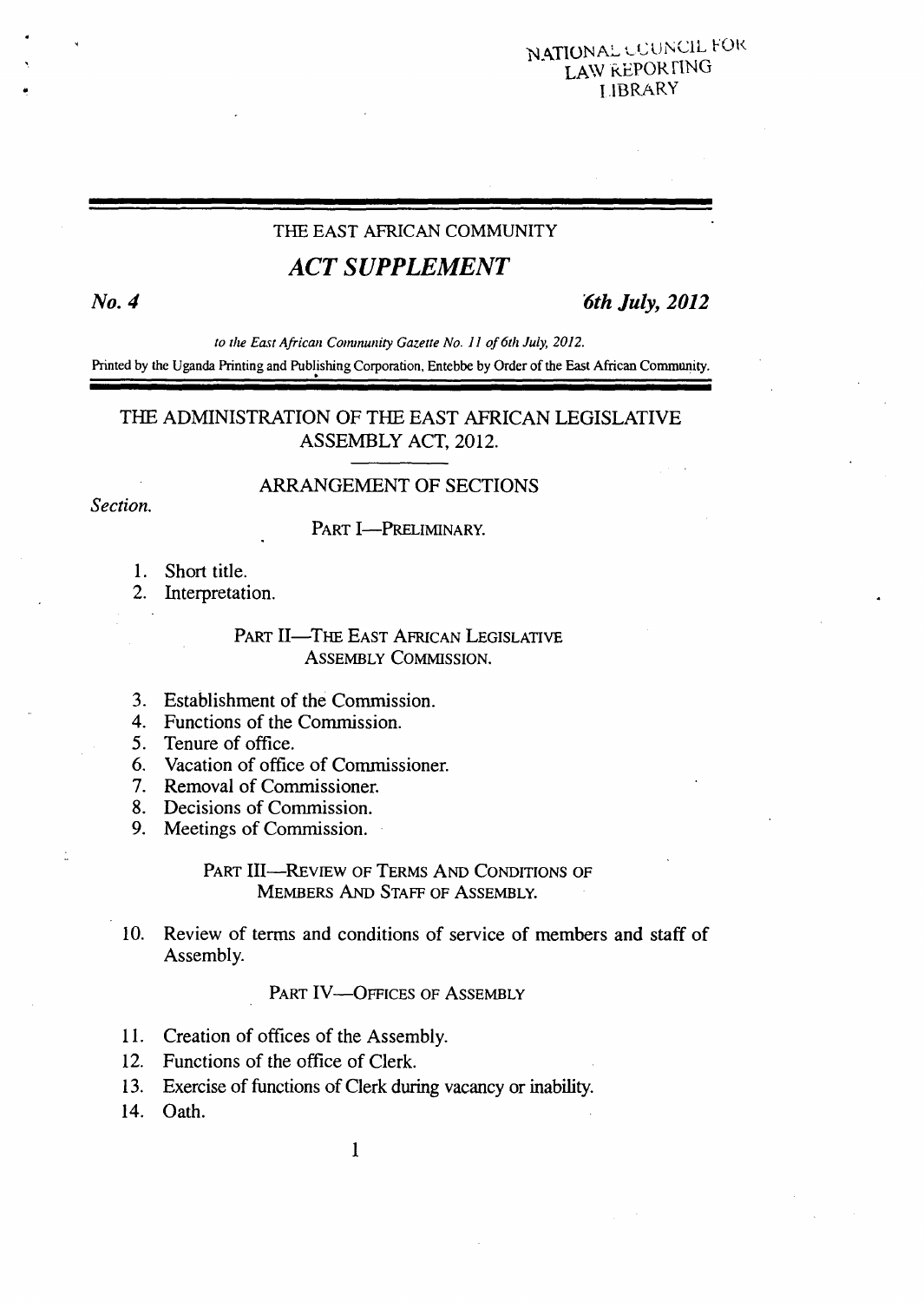*Section.* 

PART V-FINANCIAL PROVISIONS.

15. Bank accounts.

16. Budget and utilization of resources.

17. Financial year estimates.

18. Financial rules and regulations.

#### PART VI-MISCELLANEOUS.

19. Commission reports.

Transitional. 20.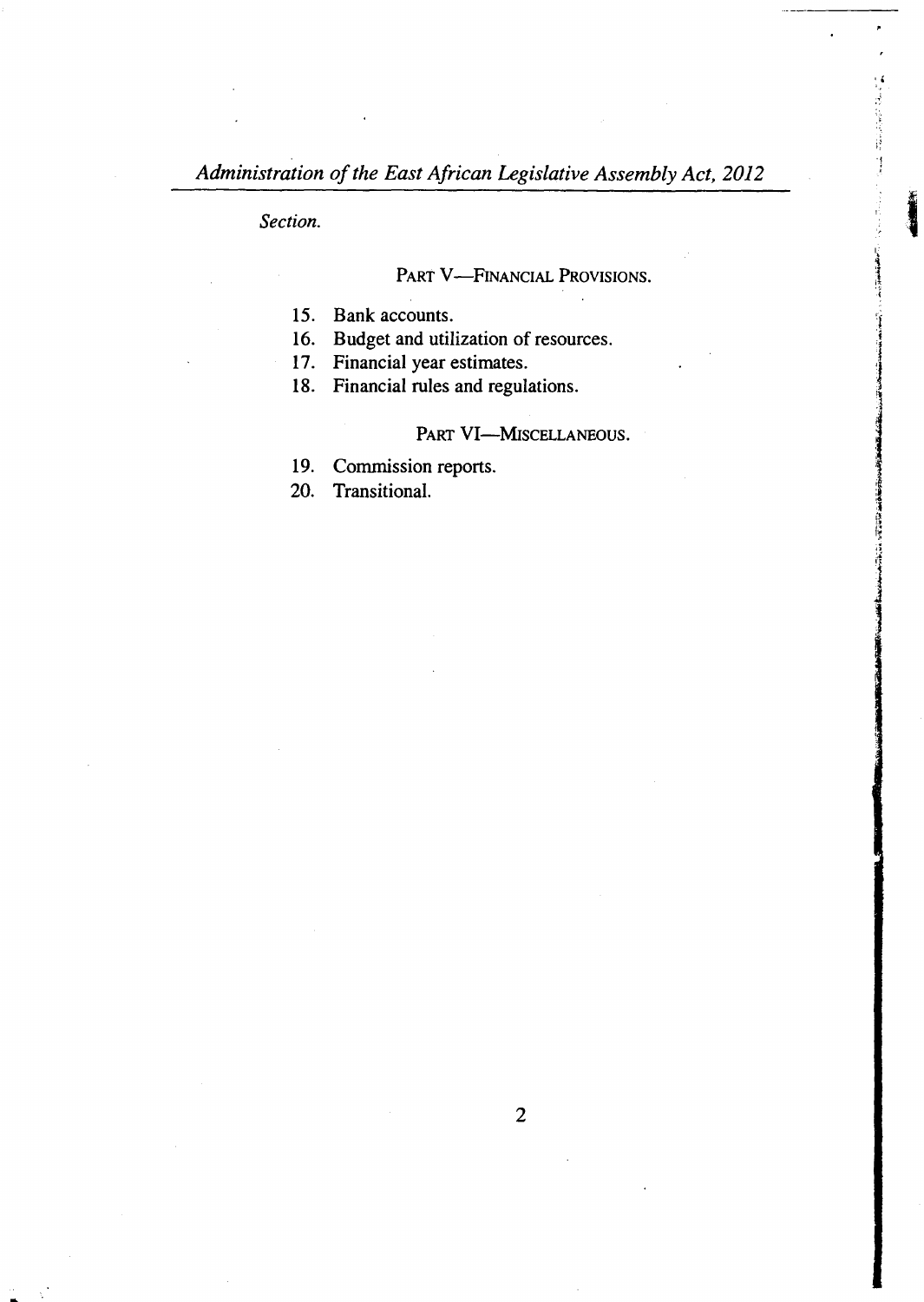## **THE ADMINISTRATION OF THE EAST AFRICAN LEGISLATIVE ASSEMBLY ACT, 2012**

**An act of the Community to make provision for the establishment of a Commission for the administration of the Assembly and for other related purposes.** 

*Date of assent* 30th March, 2012

*Date of commencement* 6th July, 2012

ENACTED by the East African Community and assented to by the Heads of State.

PART **I**-PRELIMINARY

1. This Act may be cited as the Administration of the Short title East African Legislative Assembly Act, 2012.

2. In this Act unless the context otherwise requires— **Inter-**

**pretation** 

"Assembly" means the East African Legislative Assembly established by Article 9 of the Treaty;

"Clerk" means the Clerk of the East African Legislative Assembly appointed under Article 48 of the Treaty: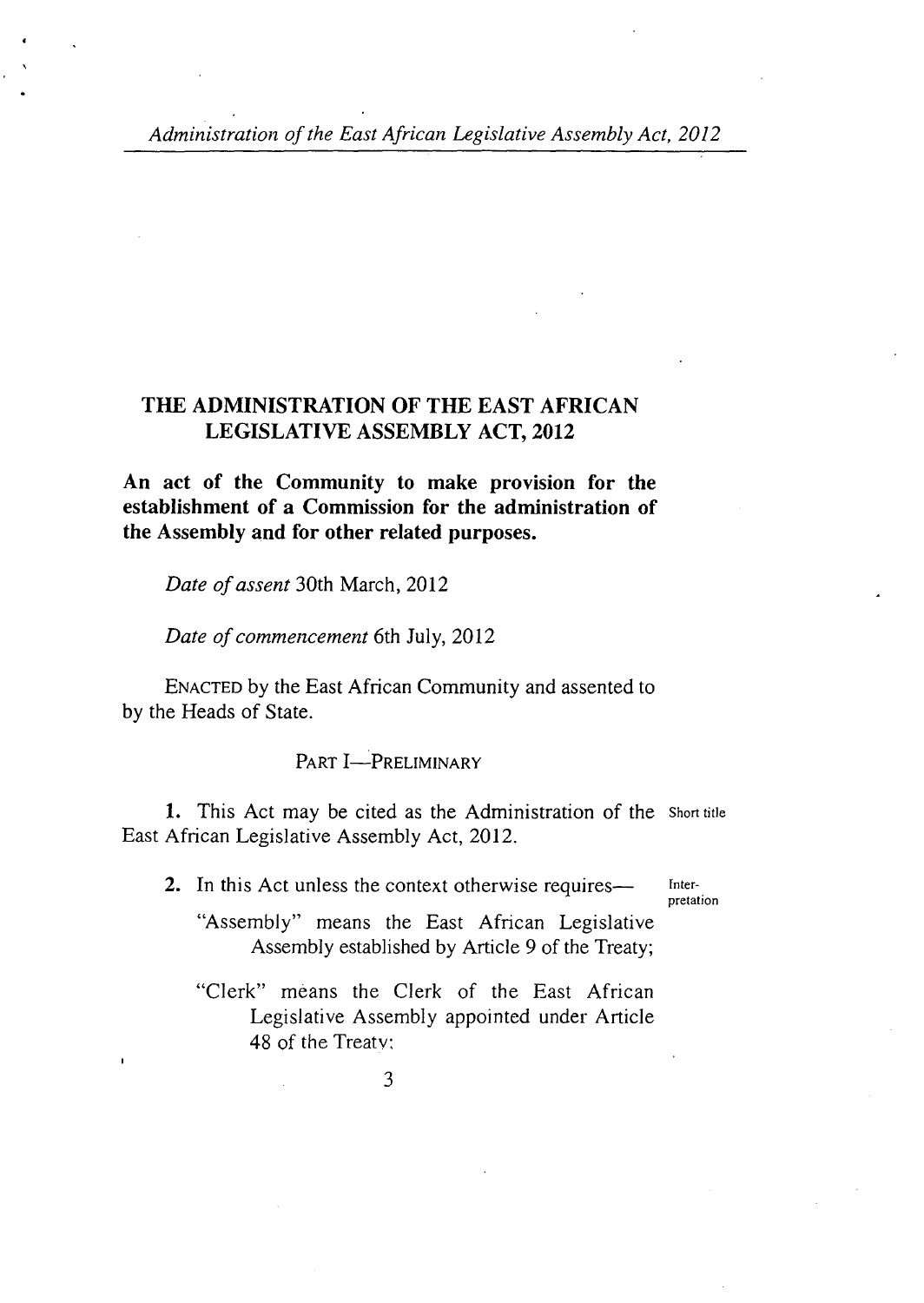- "Comrnission" means the East African Legislative Assembly Commission established by section 3 of this Act;
- "Council" means the Council of Ministers of the Community established by Article 9 of the Treaty;
- "financial year" means the financial year referred to under Article 132 (7) of the Treaty;
- "Rules of Procedure" means Rules of Procedure of the Assembly referred to in Article  $49(2)(g)$ of the Treaty;
- "Secretary General" means the Secretary General of the Community provided for under Article 67 of the Treaty;
- "Speaker" means the Speaker of the Assembly provided for under Article 53 of the Treaty;
- "Staff Rules and Regulations" means staff rules and regulations made by the Council under Article  $14(3)$  (g) of the Treaty;
- "Summit" means the Summit established by Article 9 of the Treaty;
- "Treaty" means the Treaty establishing the East African Community and any other annexes and protocols thereto.

PART II—THE EAST AFRICAN LEGISLATIVE ASSEMBLY COMMISSION

ment of the

Establish- 3. (1) There is established a Commission known as the ment of the Commission. East African Legislative Assembly Commission.

> (2) The Commission shall be composed of the Speaker, the Chairperson of the Council who shall be an *ex*  officio member and two members of the Assembly from each Partner State, elected by the Assembly.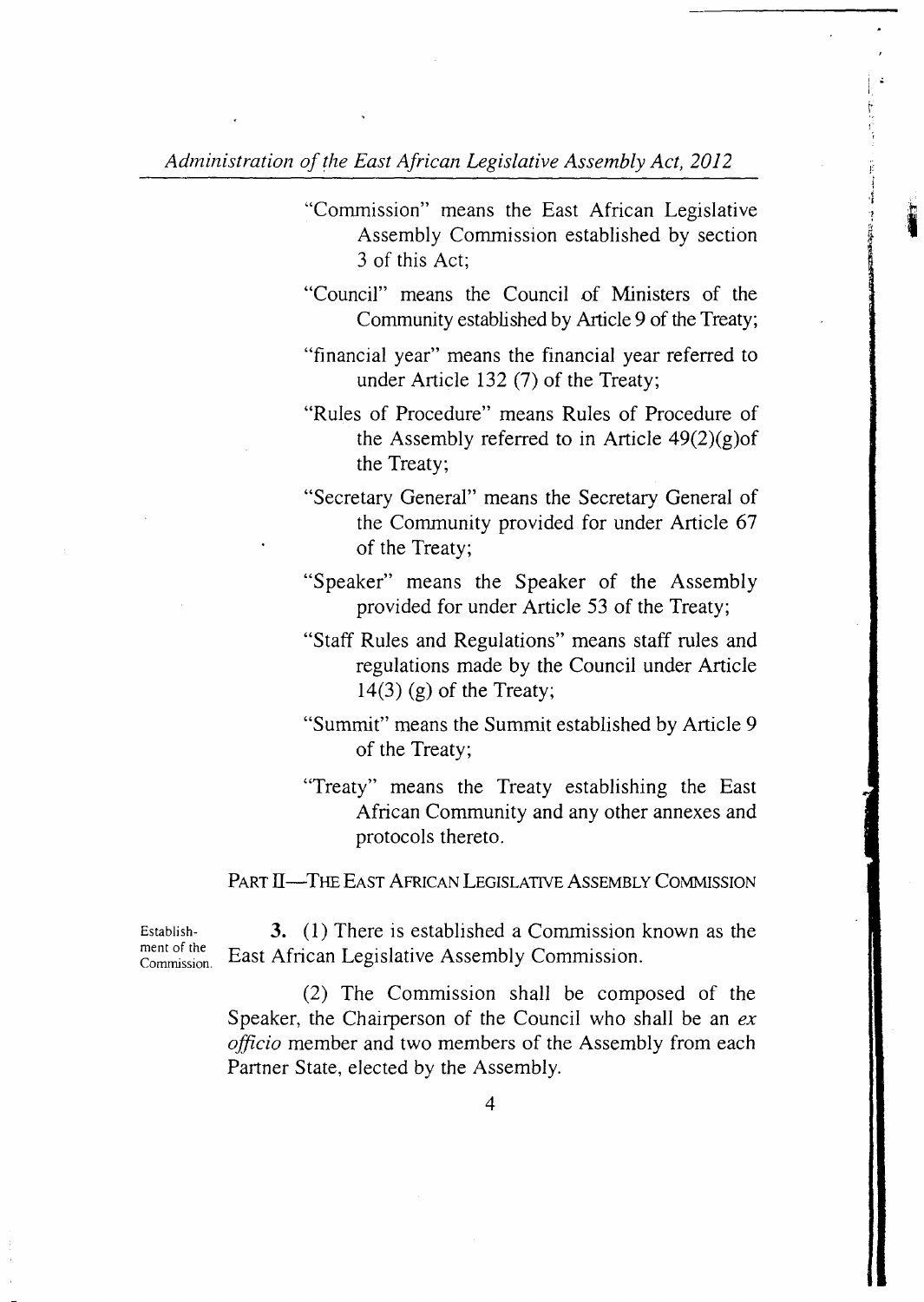(3) The Speaker shall be the Chairperson of the Commission.

(4) The Clerk shall be the Secretary to the Commission.

4. The Commission shall—

**I** 

Functions of the. Commission.

- $(a)$  manage, organize the business and programme of the Assembly;
- $(b)$  nominate members of Standing and other Committees;
- $(c)$  make recommendations to the Council on terms and conditions of service of members of the Assembly;
- $r(d)$  recommend to the Council the appointment of the Clerk and other officers of the Assembly;
- $(e)$  make recommendations to the Council on salaries and other terms and conditions of service of the Clerk and other officers of the Assembly;
- $(f)$  make recommendations to the Council on appointment, promotion and exercise of disciplinary control over officers and other staff of the Assembly;
- $(g)$  cause to be prepared in each financial year estimates of revenue and expenditure for the Assembly for the next financial year;
- $(h)$  recommend to the Council, Staff Rules and Regulations on the staff of the Assembly;
	- *5*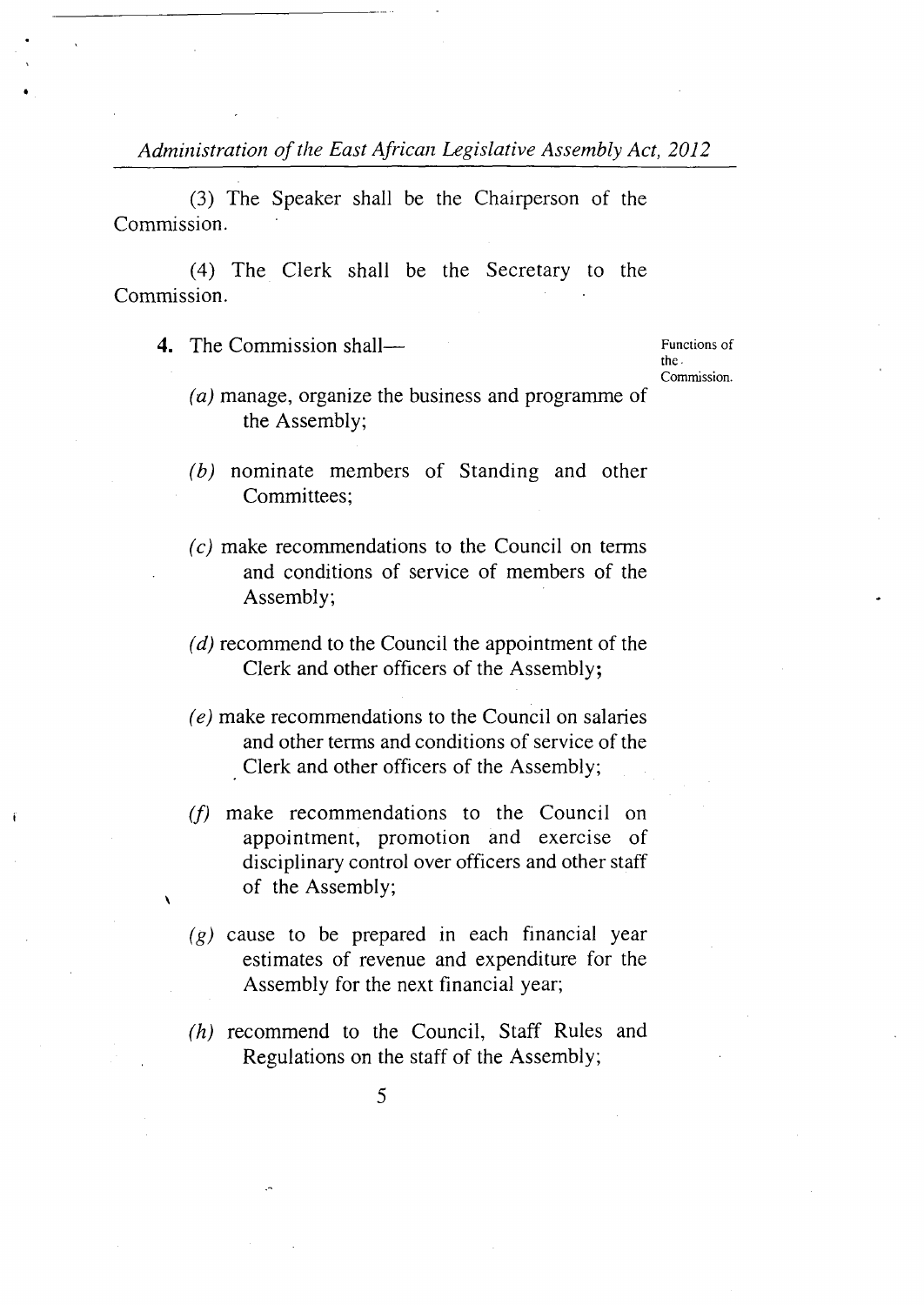*(i)* perform such other functions as may be necessary for the well being of the members and staff of the Assembly so as to ensure the effective and efficient functioning of the Assembly.

**11** 

Tenure of **5.** (1) Members of the Commission shall be elected as office. soon as the Assembly is constituted.

> (2) Members of the Commission shall be elected by the Assembly-and shall hold office for a period of two and a half years and shall be eligible for re-election.

Vacation of  $\overline{6}$ . A member of the Commission shall cease to hold office of  $\frac{\text{once of}}{\text{Commiss}}$  office upon-

- ioner. *(a)* the delivery of his or her resignation in writing to the Chairperson;
	- *(b)* ceasing to be qualified as a member of the Assembly in accordance with Article 51 of the Treaty.

Removal of  $\frac{7}{2}$ . A member of the Commission, other than the Speaker  $C_{\text{onimass}}$  and the Chairperson of the Council may be removed from office by a resolution supported by not less than two thirds of members of the Assembly, subject to the Rules of Procedure of the Assembly.

Decisions of **8.** (1) Every decision of the Commission shall, as far as Commission. possible be by consensus. possible, be by consensus.

> Where on any matter consensus cannot be obtained, the matter shall be decided by voting; and the matter shall be taken to have been decided if supported by the votes of the majority of members present and voting.

> (3) The Chairperson of the Commission shall have a casting vote.

> (4) The Commission may act notwithstanding the absence of any member or any vacancy in the office of a member.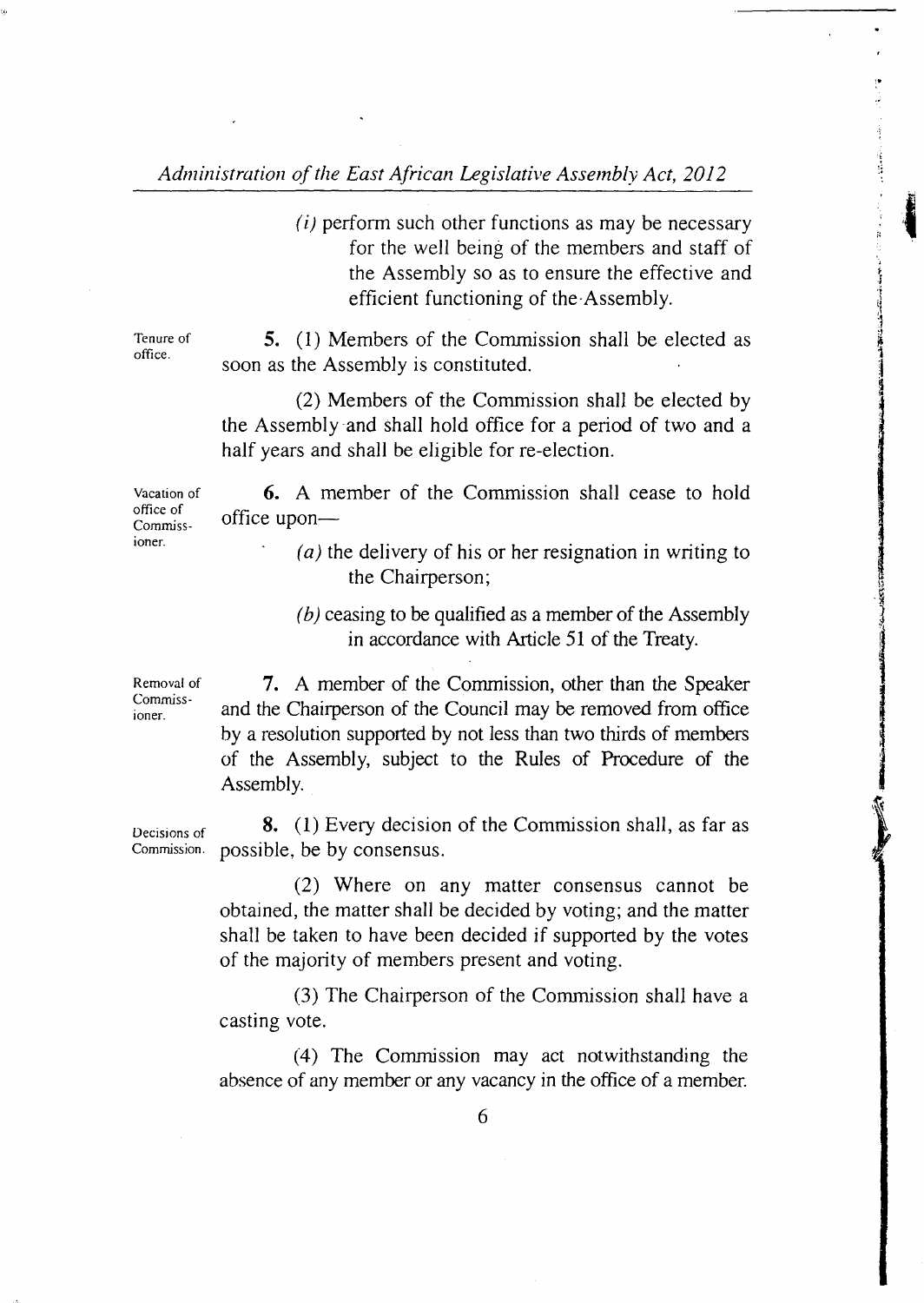*(5)* The Commission may regulate its own procedure.

**9.** (1) The Commission shall meet at least once every Meetings of Commission. two months.

All meetings of the Commission shall be convened by the Chairperson by giving not less than fourteen days notice to the members.

 $(3)$  The Commission may, in addition have extraordinary meetings as and when it is deemed necessary.

Two thirds of members of the Commission may, in writing signed by each of them, call for an extra ordinary meeting of the Commission, specifying the agenda to be considered at that meeting.

 $(5)$  The Quorum of the Commission shall be by a simple majority.

## PART III—REVIEW OF TERMS AND CONDITIONS OF MEMBERS AND STAFF OF ASSEMBLY

10. (1) The Commission shall, from time to time, Review of recommend to the Council proposals for review of terms and conditions conditions of service of members and staff of the Assembly. of service of members<br>and staff of

(2) The terms and conditions of service of the  $_{\text{Assembly}}^{a\text{nd start}}$ members of the Assembly shall be determined by the Summit on the recommendation of the Council.

PART IV-OFFICES OF ASSEMBLY

11. The Commission may make recommendations to the Creation of offices of  $\frac{1}{\pi}$  Council to—

- $(a)$  create such number of offices as will ensure the Assembly. efficient functioning of the Assembly; and
- $(b)$  create, abolish, reclassify and change any designation of offices in the Assembly.

*7*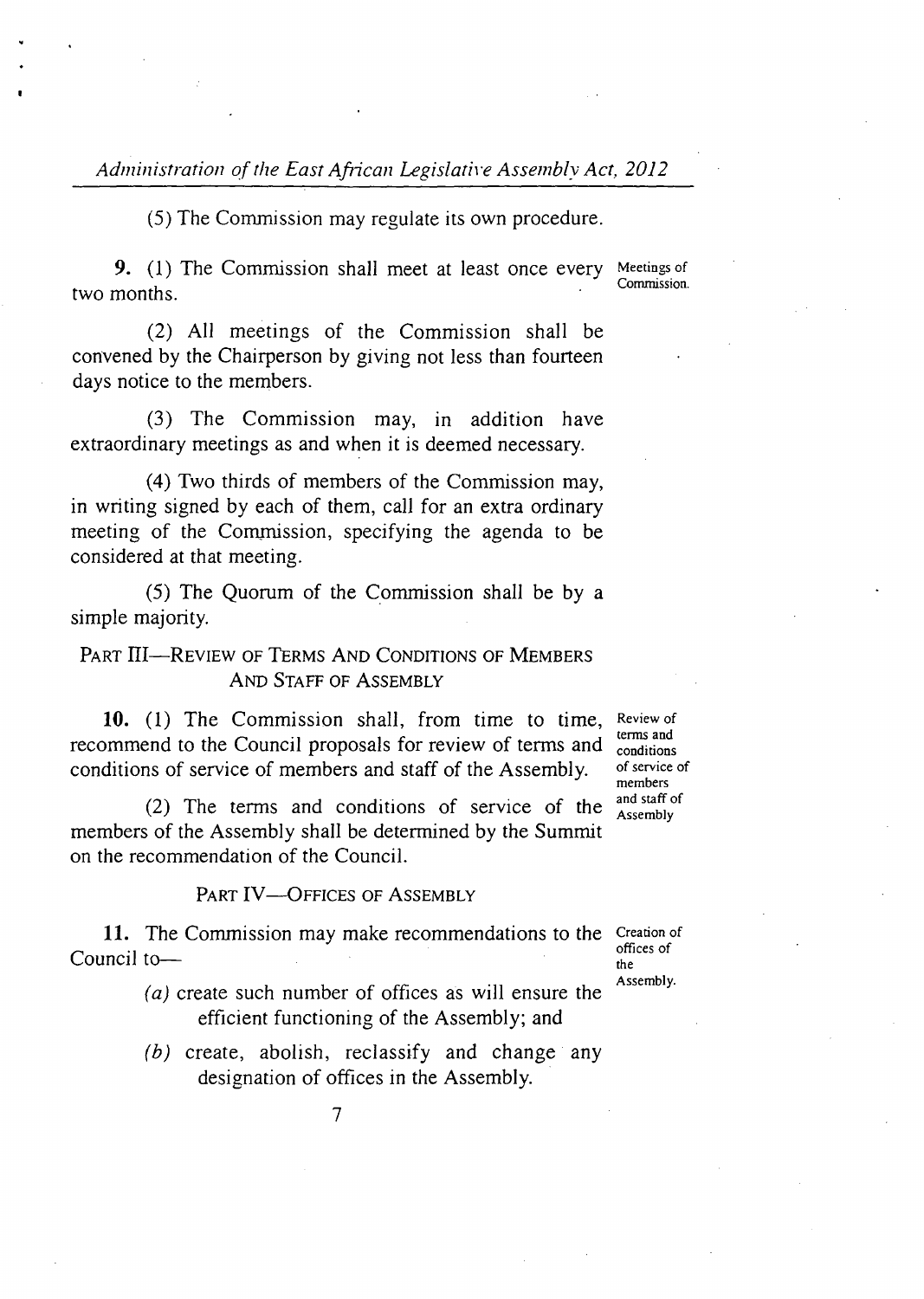the office of

- Functions of 12. The Clerk shall-
- Clerk *(a)* be the head of the Assembly administration and Secretary to the Commission;

**I** 

- $\mu(b)$  render expert advice to members of the Assembly on parliamentary procedure and practice;
- $(c)$  be responsible to the Chairperson of the Commission for the general working and efficient conduct of the business of the Commission and the Assembly;
- $(d)$  ensure that proper books and records of the Assembly are kept and maintained;
- $(e)$  carry out such other duties and exercise such powers as may be conferred upon him or her by the Treaty, any law, rules, regulations and practices of the Assembly.

Clerk during

Exercise of  $\begin{array}{c} 13. \text{ If the office of the Clerk is vacant, or if for any reason } \end{array}$ the Clerk is unable to exercise the functions of his or her vacancy or office, any other person for the time being performing the inability duties of the Clerk pursuant to the Staff Rules and Regulations shall have and may exercise all the functions, duties and powers of the Clerk.

Oath 14. The Clerk and other officers of the Assembly shall, on appointment, take oath before the Speaker, in the form prescribed in the Schedule.

### PART V—FINANCIAL PROVISIONS

Bank 15. The Commission shall ensure that the Assembly, in accounts consultation with the Secretary General and in accordance with the East African Community financial rules and regulations operate bank accounts as are necessary for the efficient discharge of the Assembly's functions.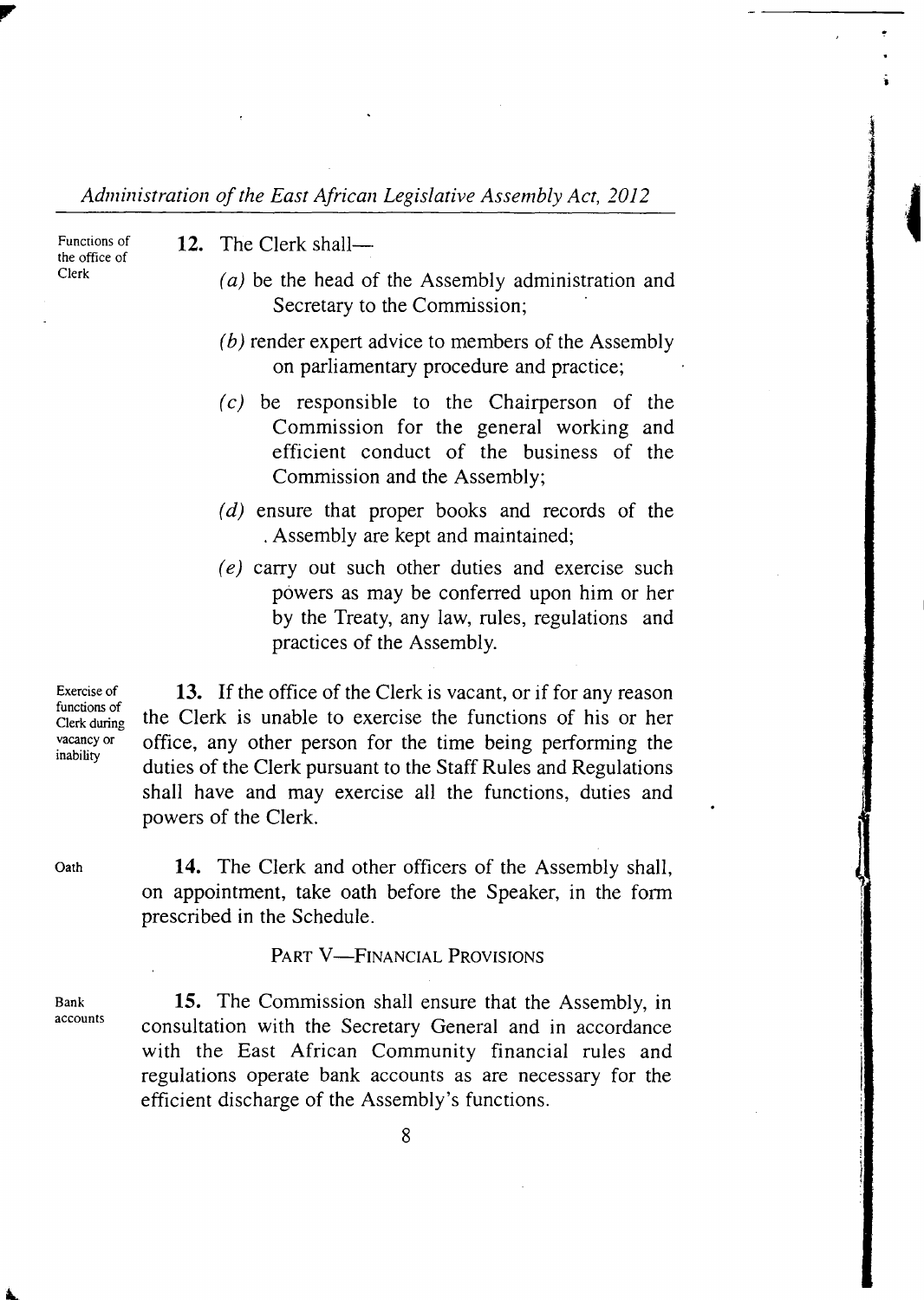16. In conformity with Articles 49(2)(b) and 132 (5) of Budget and the Treaty, the Commission shall ensure that— $\frac{u_{\text{unization}}}{v_{\text{of resources}}}$ 

- $(a)$ the Assembly debates and approves the.budget of the Community;
- $(b)$ resources of the Community are utilized to finance activities of the Community as shall be determined by the Assembly on the recommendation of the Council.

17. The Commission shall ensure that— Financial

td

year<br>estimates.

- chairpersons of committees of the Assembly  $(a)$ submit a report on planned activities and financial year estimates to the Commission for each financial year;
- $(b)$ the Commission considers the estimates and report submitted under paragraph (a) and makes such alterations as it may deem appropriate.

**18.** The Commission shall recommend to the Council, the Financial rules and financial rules and regulations of the Community as are necessary for the efficient discharge of the functions of the Assembly.

regulations.

PART VI-MISCELLANEOUS.

19. The Commission shall submit to the Assembly bi- Commission<br>usl magnette on activities and energians of the Commission. Reports. annual reports on activities and operations of the Commission, which shall include such other information as the Assembly may request.

**20.** Upon the coming into force of this Act and before the Transitional. Assembly is constituted under section *5,* the functions of the Commission shall be performed by the House Business Committee.

**9**